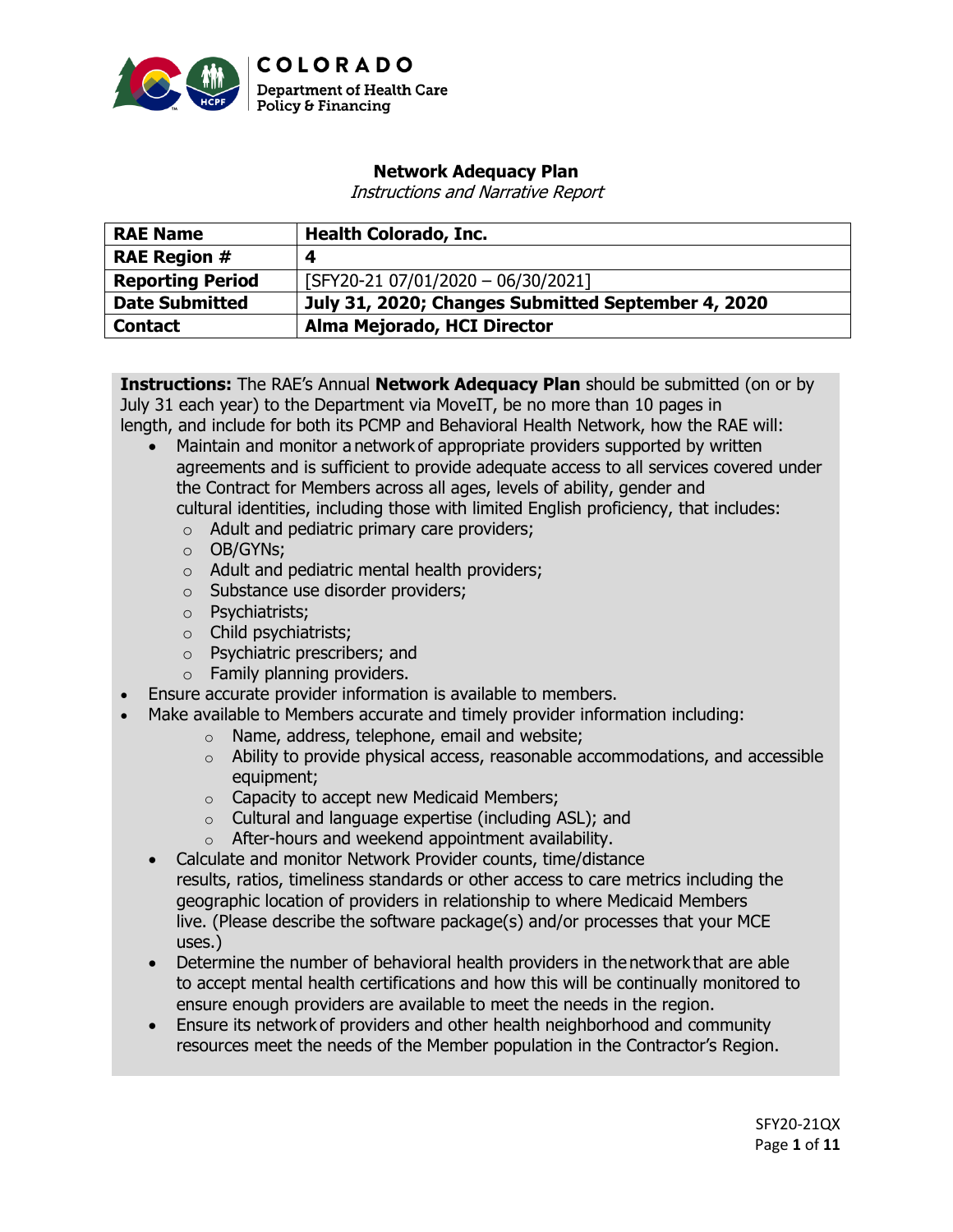

# **Network Adequacy Plan Narrative**

Health Colorado, Inc. (HCI) will continue maintain, strengthen, and monitor a network of primary care medical providers (PCMPs) and a network of behavioral health providers based on overall network density and membership needs. HCI recognizes the importance of maintaining a network of PCMPs and behavioral health providers to meet or exceed the network time and distance standards for FY2021 as well as being able to provide services inclusive of Member age, levels of ability, gender identities, and cultural identities, including those with limited English proficiency.

This includes providers who have demonstrated experience providing care using a patient-centered model, clinical specialty, cultural background, licensure level, and meet criteria for participation in the network. Given that the region contains significant rural and frontier membership, HCI continues to focus on the advancement of telehealth services to support and fill gaps within the continuum of care. In addition to proximity, HCI wants to provide a comprehensive network of services allowing for greater Member choice.

#### *Network Development*

For providers already in the network, it is important that HCI develops and maintains good collaborative relationships. These relationships allow the HCI team to offer relevant trainings, ongoing support, quick resolution to problems, and identification of resources to assist the practices. Having a good working relationship with the practices in our network results in retention of providers, better understanding of gaps in care as well the promotion of standardized clinical pathways.

HCI's PCMP network includes all eligible types and areas of expertise for Adult, Pediatric, OB/GYN, and Family Planning care. HCI contracts with PCMP providers within the region that meets the quality standards, criteria, and that are enrolled as an active provider in Health First Colorado (Medicaid) program.

For the behavioral health network, HCI has an existing statewide network of behavioral health providers that complies with the network time and distance standards for all ages, levels of ability, gender identities, and cultural identities, including those with limited English proficiency. The network includes contracts and relationships with essential community providers including community mental health centers (CMHCs), federally qualified health care centers (FQHCs), school-based health centers, regional health centers (RHCs), and community safety-net clinics, to include those that are staffed with providers that offer adult and pediatric mental health and psychiatry, substance use disorder (SUD) providers, and psychiatric prescribers. HCI's network also includes private/non-profit providers and SUD providers in the region. HCI identified a need to increase number of providers within the region that offer a full range of behavioral health.

### *Recruitment Strategies*

HCI utilizes a number of strategies to identify and recruit providers to strengthen the network for PCMPs within the region and behavioral health providers statewide. For PCMPs, the strategies to ensure that the network has a sufficient number of providers to serve Members based on the maximum distance for their county classification include: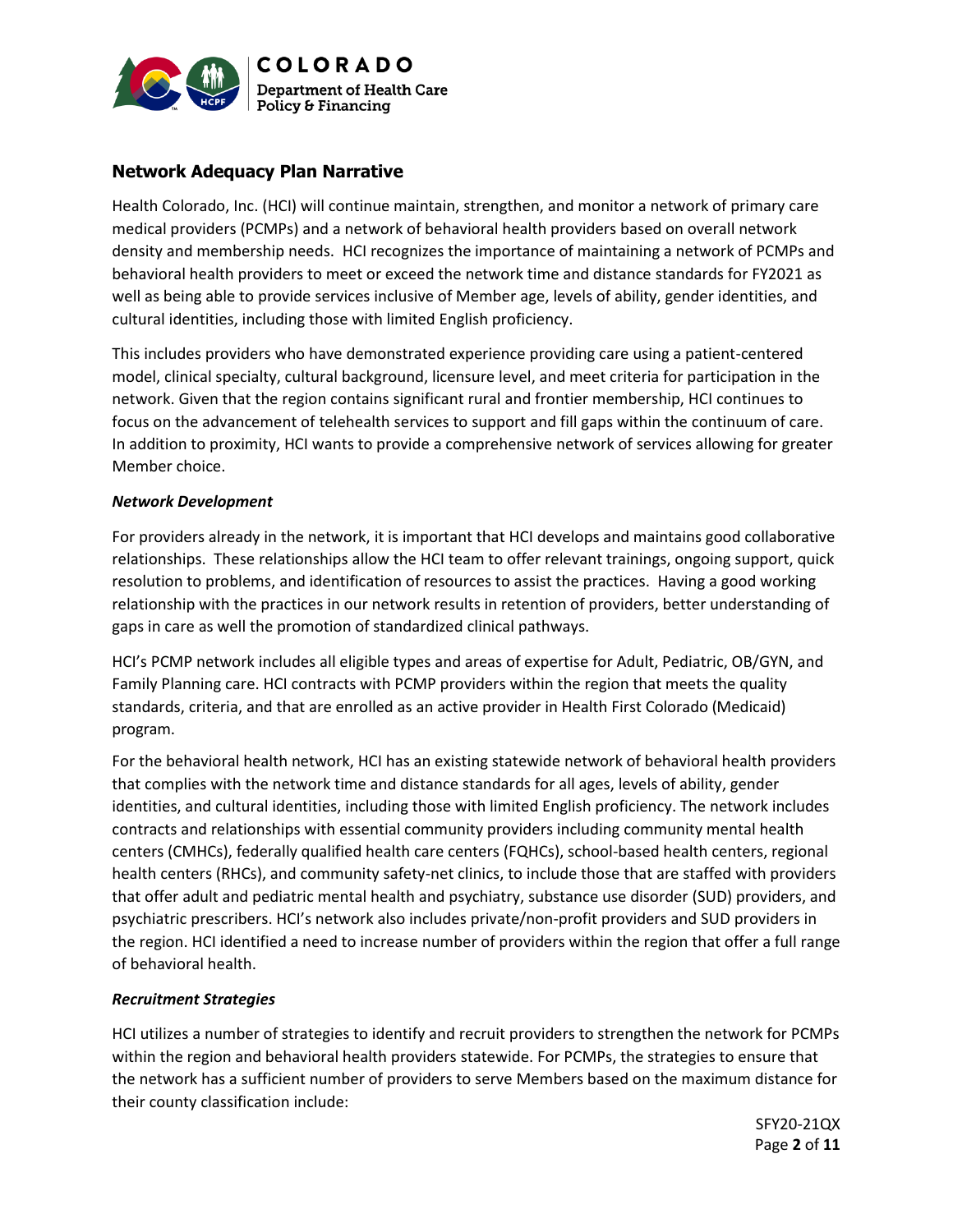

**COLORADO Department of Health Care**  $\mid$  Policy & Financing

- 1. Reviewing the Department of Regulatory Agencies (DORA) Registry to identify providers with licensures that meet PCMP criteria that are located within the region. HCI will outreach identified providers not currently enrolled in Medicaid to educate them about Health First Colorado (Medicaid) and identify potential incentives to enroll as a Medicaid provider and join the network. This strategy will be challenging as there are limited providers in the region that have interest in serving Medicaid Members.
- 2. Reviewing the Enrollment Summary Report to identify PCMP practices in the region. The Enrollment Summary Report is a report from HCPF, which HCI receives as part of the monthly Truven export. The report includes data of non-contracted providers in the region that are offering services to Medicaid Members based on Fee-For-Service claims, but not currently part of the network.
- 3. Leveraging community connections through HCI's Performance Improvement Advisory Committee (PIAC) and Health Neighborhood Collaborative to obtain information on potential providers in frontier and rural counties, which may be poised to join the network. The second benefit of using community-level feedback is that they offer insight on initiates to recruit providers through community collaboration and introduction, which may improve the provider's interest in joining the network.
- 4. Continued expansion of telehealth services through the region for primary care services and Members located across the region, especially in rural and frontier areas where there is no sufficient PCMPs within the maximum distance for the county. HCI is surveying PCMP practices to identify which practices will continue to offer telehealth services after COVID-19. HCI is working on adding telehealth as an element collected of all PCMP practices during the periodic process for provider data verification to more accurately report these services and track changes in availability.

HCI is concentrating efforts in strengthening the behavioral health network of providers within the region, especially in the rural and frontier counties; this is where we see the highest need for increased capacity. HCI identifies potential providers to recruit by:

- 1. Tracking utilization, single case agreement (SCA) data, and historical claims information to identify providers who are currently providing services to Health First Colorado (Medicaid) Members. This process identifies Medicaid-enrolled providers who are serving HCI assigned Members through SCAs and are more motivated to join the network.
- 2. Utilizing current listings of Health First Colorado (Medicaid) participating providers and Department of Regulatory Agencies (DORA) Registry to identify providers within the region. The majority of the providers with service locations in the rural and frontier counties identified through these listings are associated with the local CMHC. There is on-going work with this method to identify the actual service location of the provider, Medicaid enrollment, and willingness to see Medicaid Members.
- 3. Working with County Department of Human Services offices to identify CORE providers and work with these providers in becoming credentialed within the system. HCI outreaches identified individual CORE providers who are not part of the HCI network to recruit and assist them with the credentialing process.
- 4. Expanding telehealth services through the region for primary care services and Members located across the region, especially in rural and frontier areas where a sufficient number of behavioral health providers within maximum distance for the county do not exist.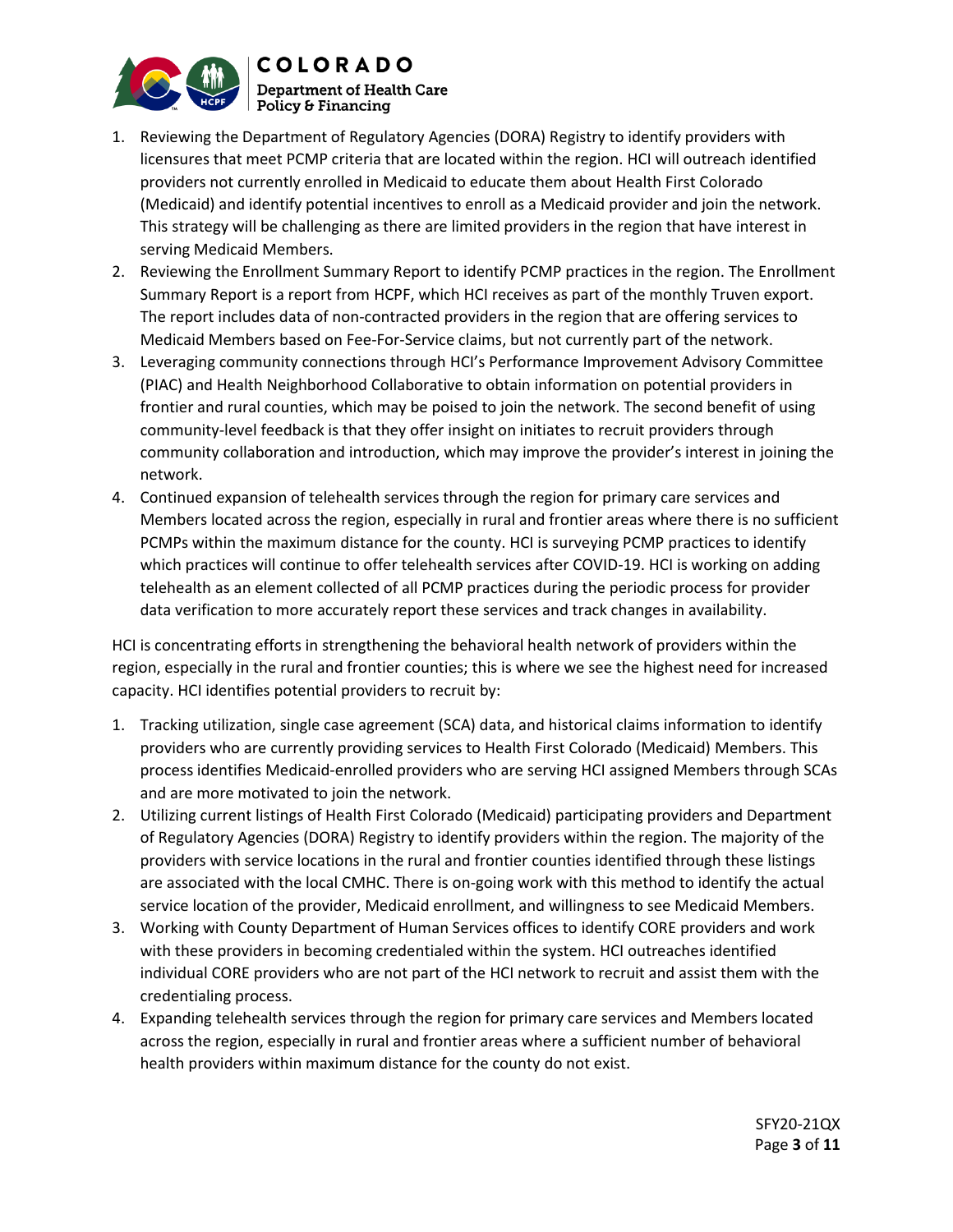

HCI will continue to use strategies to recruit existing mental health and SUD providers to improve the network, such as:

- Sharing the benefits for the Medicaid Members served through the RAE program,
- Negotiating fee schedule rates to providers located in areas of need, offering specialty services, or serving special populations, and
- Informing providers of importance to serve Medicaid Members through telehealth.

As a result of the review at the end of the fiscal year, HCI identified the need for behavioral health specialty providers and facilities practices located in the RAE's regional service area that are considered rural or frontier in which fewer providers offer:

- A unique specialty or clinical expertise.
- License to prescribe in all areas: APRN/APN, NP, PA, MD/DO (board-certified Child and Adult Psychiatrists).
- Capability to treat in a foreign language, ASL, and/or, have specific cultural experience.
- Capability of billing both Medicare and Medicaid.
- Telemedicine, especially for prescriber services.
- Alignment with primary care and integrated models.
- Capability to serve unique populations and disorders.
- Specialties such as Intellectual Disabilities, Autism, Members with Traumatic Brain Injuries, or other groups that provide behavioral health services in addition to their non-covered specialty. In addition, providers with experience in specialty care, long-term services and supports (LTSS) providers, managed service organizations, and their networks of SUD providers, dental, and other ancillary providers.
- Behavioral health providers that span inpatient, outpatient, and all other covered mental health and SUD services.

Effective January 1, 2021, Health First Colorado (Medicaid) will extend the benefit for SUD Treatment Services as part of the Section 1115 SUD Waiver. The extended benefit will require HCI to provide inpatient and residential components, including withdrawal management, and to the continuum of outpatient SUD services. HCI is working to enhance the behavioral health network to include these services for January 2021 through the following strategies:

- Reviewing existing listings of facilities offering SUD inpatient and residential services and prioritize contracts with facilities that ensure coverage of all required service levels, as well as those facilities located within the region or in bordering counties.
- Leveraging existing relationships with facilities to add the new services to their existing contract for the effective date.
- Creating fee schedule with Medicaid appropriate rates with an opportunity to negotiate where appropriate.

All recruitment and contracting activities will be closely monitored to track progress towards network development and to provide early detection of any barriers to contract for these services. This will ensure HCI's behavioral health network has the range of services available to meet the needs of our Members.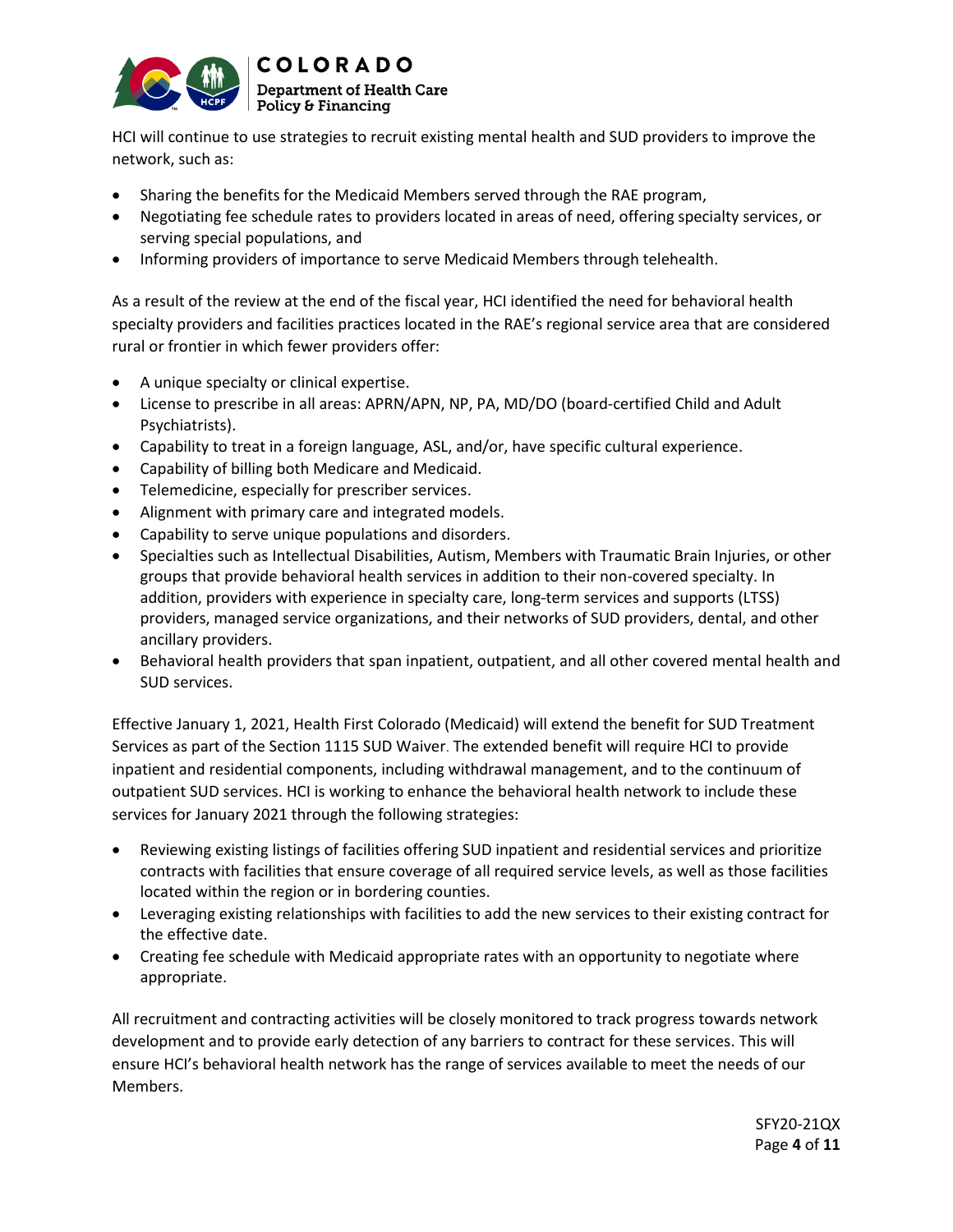

**COLORADO Department of Health Care** Policy & Financing

HCI will monitor the progress of these strategies to ensure all efforts used to identify available providers. In the event that there are less than two practitioners that meet the PCMP and behavioral health standards within the defined area for Members in rural and frontier counties, HCI will notify HCPF to remove the time/distance requirements for those Members as outlined in the contract between HCPF and HCI.

### *Telehealth Services*

Expansion of telehealth services is an important strategy of HCI's plan to ensure access for both primary care and behavioral health services. HCI plans to continue communication with providers regarding telehealth services through its various communication platforms including Provider Support Calls, Newsletter, and Individual Provider Outreach to educate and promote the utilization of telehealth services, especially as practices return to in-person patient care. We will discuss with the providers the service they offer through telehealth, including telehealth to expand their after-hours availability. HCI will target primary care and behavioral health providers, which may have capacity to add or expand telehealth services within their practice.

HCI utilizes Provider Support Calls to educate providers on the billing guidelines and documentation requirements for telehealth. In addition, the Provider Support Call forum allows providers to share information with their peers and crowdsource best practices for implementing telehealth. HCI will continue to use this forum to leverage peer-to-peer support. Additionally, HCI connects providers with national resources on implementing telehealth and will include these resources on the HCI website. HCI will use our internal system to solicit feedback from Member and Family Services when they offer or receive a request for telehealth services. The feedback will be monitored to gauge the demand for telehealth services. HCI will review and update the plan based on provider and Member feedback, as well as the effectiveness of the provider outreach to ensure capacity increased for telehealth services.

### *Access to Care Monitoring*

HCI uses the latest Quest Analytics, an industry-standard application, to conduct a geographic access (GeoAccess) mapping analysis for time and distance starting from the Member's residence and driving to the closest available provider based on the county classification. This application is also used to calculate the provider-to-member ratios at the regional and county level by provider type.

The provider data that was used in this report was pulled directly from the physical health and behavioral health databases hosted by Beacon Health Options. The data was pulled directly from the database using Toad SQL editor. The requested data elements for the Individual physical health (PH) Practitioner and Individual behavioral health (BH) Practitioner tabs are all available in the databases. This is also the case for the Practice Sites and the Entity Locations tabs. The Members by County tab was a simple calculation of enrolled Members by county of residence broken out per Members by County Instructions. The Provider Locations by County tab was calculated by summing the number of locations by county name per the instructions of the Provider Locations by County Instructions.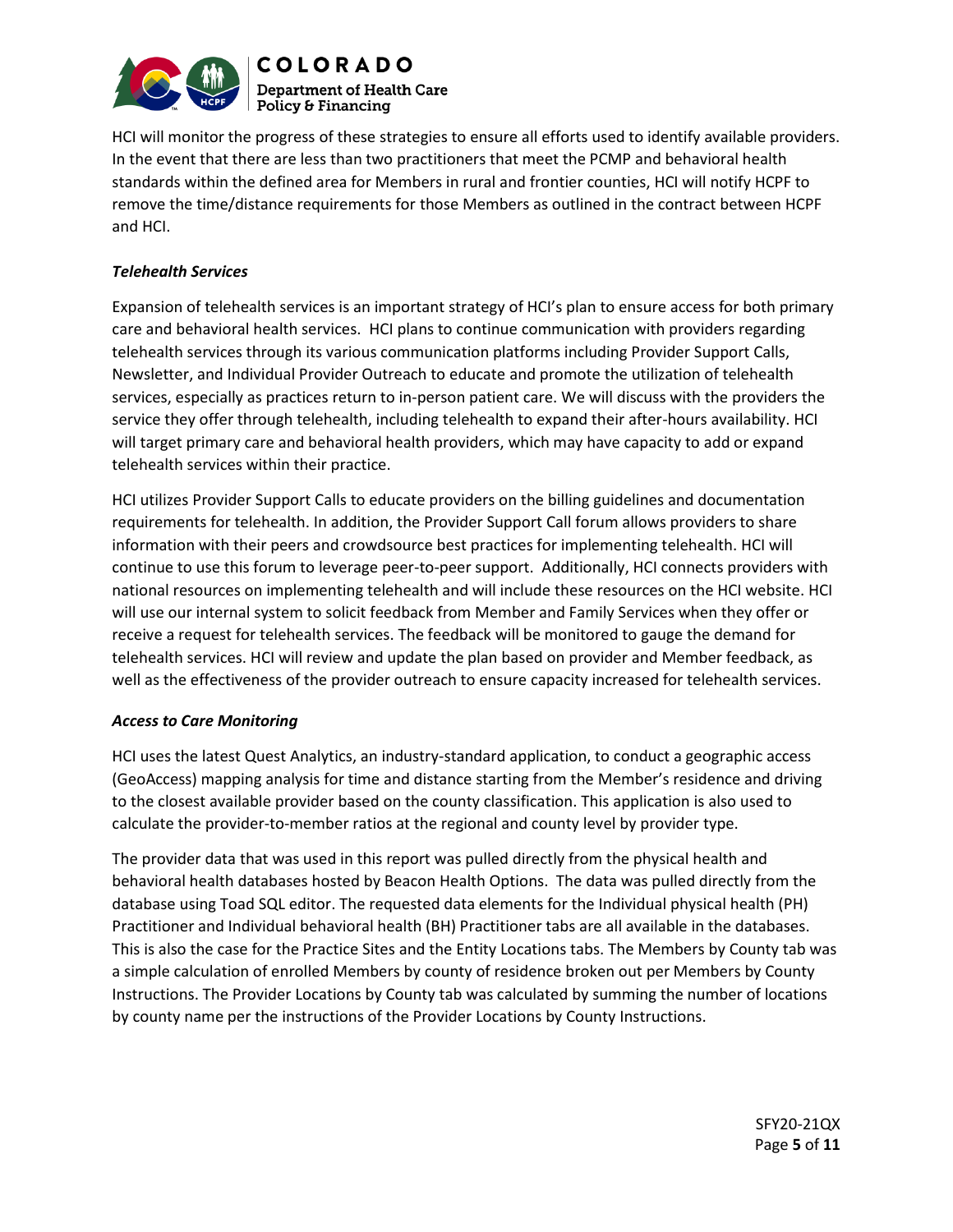

### *Appointment Availability*

PCMPs and behavioral health providers are expected to maintain established office/service hours and access to appointments with standards as required by Health First Colorado. The provider contract requires that the hours of operation of all network providers are convenient to the population served and do not discriminate against Members (e.g., hours of operation may be no less than those for commercially insured or publicly insured, fee-for-service individuals). Access to care standards, set by the State of Colorado, require all participating primary care and behavioral health providers to have availability for Members within seven (7) days of request, and that urgent access is available within 24 hours from the initial identification of need.

HCI monitors compliance to access standards by conducting outbound calls to practices to audit appointment availability. PCMPs are audited every six (6) months and five (5%) percent of the behavioral health provider network within the region are audited each month on a rotating basis. When a provider demonstrates compliance with the access to care standards, the provider will be monitored again based on the standard schedule. Providers that do not meet the established standards receive education on the access to care standards and are subject to monitoring through follow-up audit calls at the 90-day mark.

Providers that do not demonstrate improvement at the 90-day mark are re-audited and receive a Corrective Action Plan (CAP). Providers will need to submit a written response within 30 days of the request. HCI will review the CAP to ensure it addresses the requirements and follow up with providers to track progress on the CAP. Providers will be audited within 90 days from the acceptance of the CAP to demonstrate improvement in meeting access to care standards. If a provider remains non-compliant, the provider will be recommended for review to the Quality Oversight Care Committee (QOCC). Noncompliance is considered by: either not submitting a CAP; not submitting a CAP within stated timeframes; or continuing to fail the audits. Based on the QOCC review, determination may include panel closures, suspension of referrals, continuation of the CAP, or other activities deemed appropriate up to termination from the network.

The network goals for the fiscal year are as follows:

- 1. Meet the time/distance standards for both physical health and behavioral health networks by provider type across all counties within the region one hundred (100%) percent of the time. HCI will use the quarterly GeoAccess analysis to measure access at each county within the region.
- 2. Increase the percentage of primary care and behavioral health providers within the region that pass the appointment availability standards for new and existing Members by ten (10%) percent. HCI will use the following metrics to ensure this goal is met:
	- a. Monthly analysis of the audit results for the number and percentage of providers that pass the initial audit.
	- b. For providers that receive a 90-day follow-up audit, monthly analysis of the audit results for the number and percentage of providers that pass the follow-up audit.
- 3. Increase the number of primary care and behavioral health providers that use telehealth services by ten (10%) percent. HCI will use the following metrics to ensure this goal is met:
	- a. Addition of telehealth services information to the provider directory.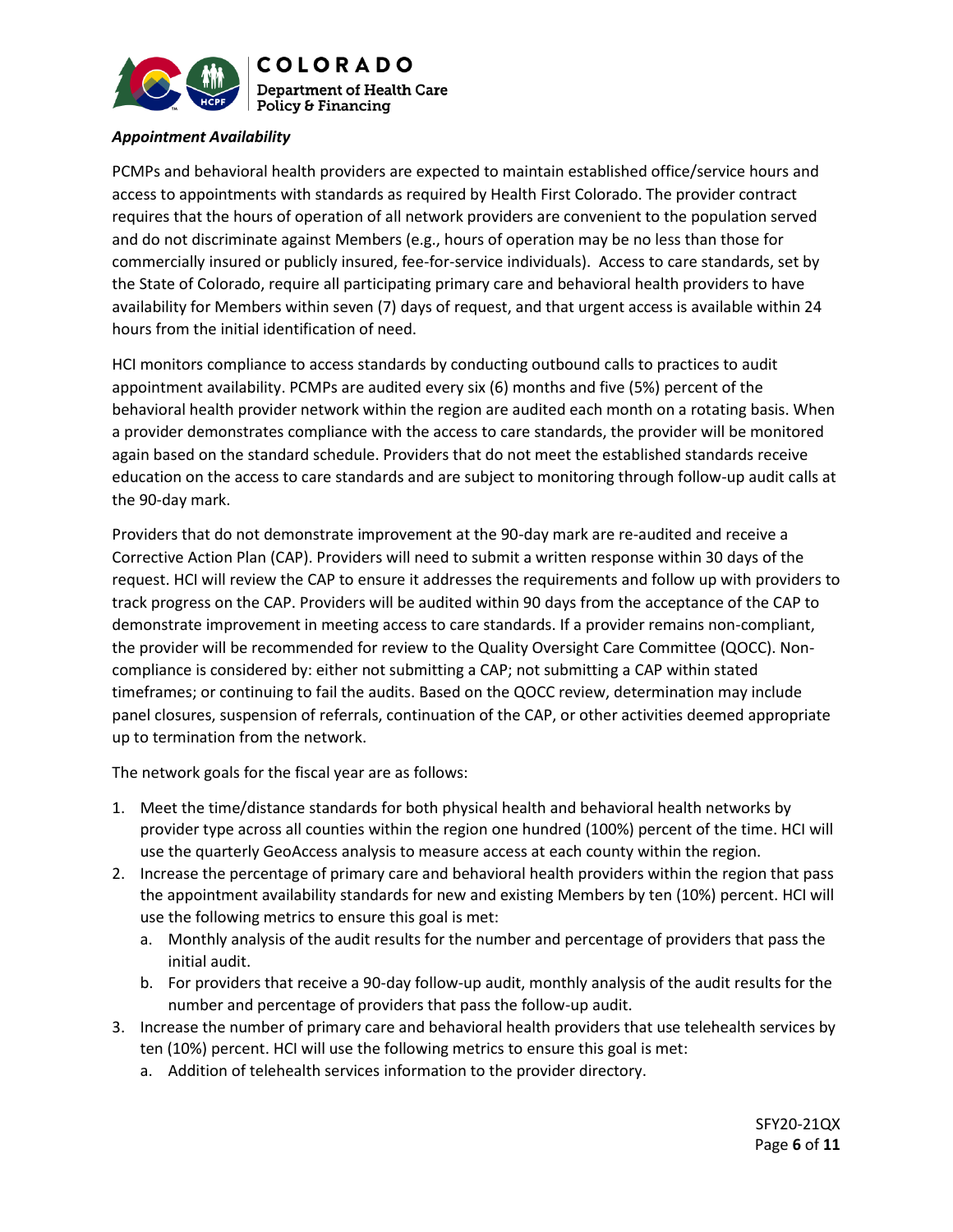

- b. Review the number and percentage of providers that offer telehealth services on a quarterly basis.
- c. Review behavioral health utilization for telehealth services on a quarterly basis.

Access for new Members is an important part of maintaining a network that serves all Members. HCI will continue to educate providers to notify HCI on changes to their capacity to accept new Members. For PCMPs, HCI updates the State's portal and monthly reports. For all providers, the next update to the provider directory will reflect the changes.

HCI monitors the network for access to new Medicaid Members through three primary methods:

- Conducting access to care audits to determine if PCMP and behavioral health providers have adequate availability for new Medicaid Members based on standards.
- Determining the number of Members, by county, through the enrollment file within the key population groups.
- Soliciting feedback from Member and Family Services when they assist a Medicaid Member to locate a provider and schedule an appointment for services.

HCI's member services department has dedicated staff in the call center to assist Members when they call in to request help with finding a provider. These staff members will assist Members and/or family members with finding a provider that meets their specific needs. For example, once a Member states that they are looking for a provider, the Member's name and Health First Colorado identification number is entered into the Connects system, which brings up Member's demographic information. A search is completed to find a provider who is in close proximity to the Member. The Member's age is taken into consideration to find the best provider to work with that age group. Members are asked their preference for a male/female provider and if the Member has a need for a bilingual provider. Members are also asked if they need the provider to have a specialty such as working with a specific diagnosis. The Connects system allows HCI staff to search for a provider based on all of the Member's preferences. If the specific Member has complex issues, a referral for care coordination is completed to help the Member with scheduling appointments, transportation, or other assistance the Member may require.

If the member services team identifies access or availability issues to meet the Member's needs, they will attempt to find an out-of-network provider and complete a single case agreement and direct this to the provider relations department. If there are any other provider related concerns, the member services team notifies the provider relations department for outreach and education.

Member and Family Services Department notifies Provider Relations Department through an internal system when Members outreach the call center and report concerns regarding provider complaints, which may include appointment availability. Provider Relations reviews the concern and outreaches to the provider to allow them an opportunity to respond. Based on the response, providers will receive education on the access to care standards, assist the provider in updating the demographics to correctly reflect their availability (i.e. temporarily close panels to new members), and/or coach them to retrain staff on customer service and/or protocols for appointment scheduling. The actions taken and outcome is documented in the internal system and any external reporting if applicable.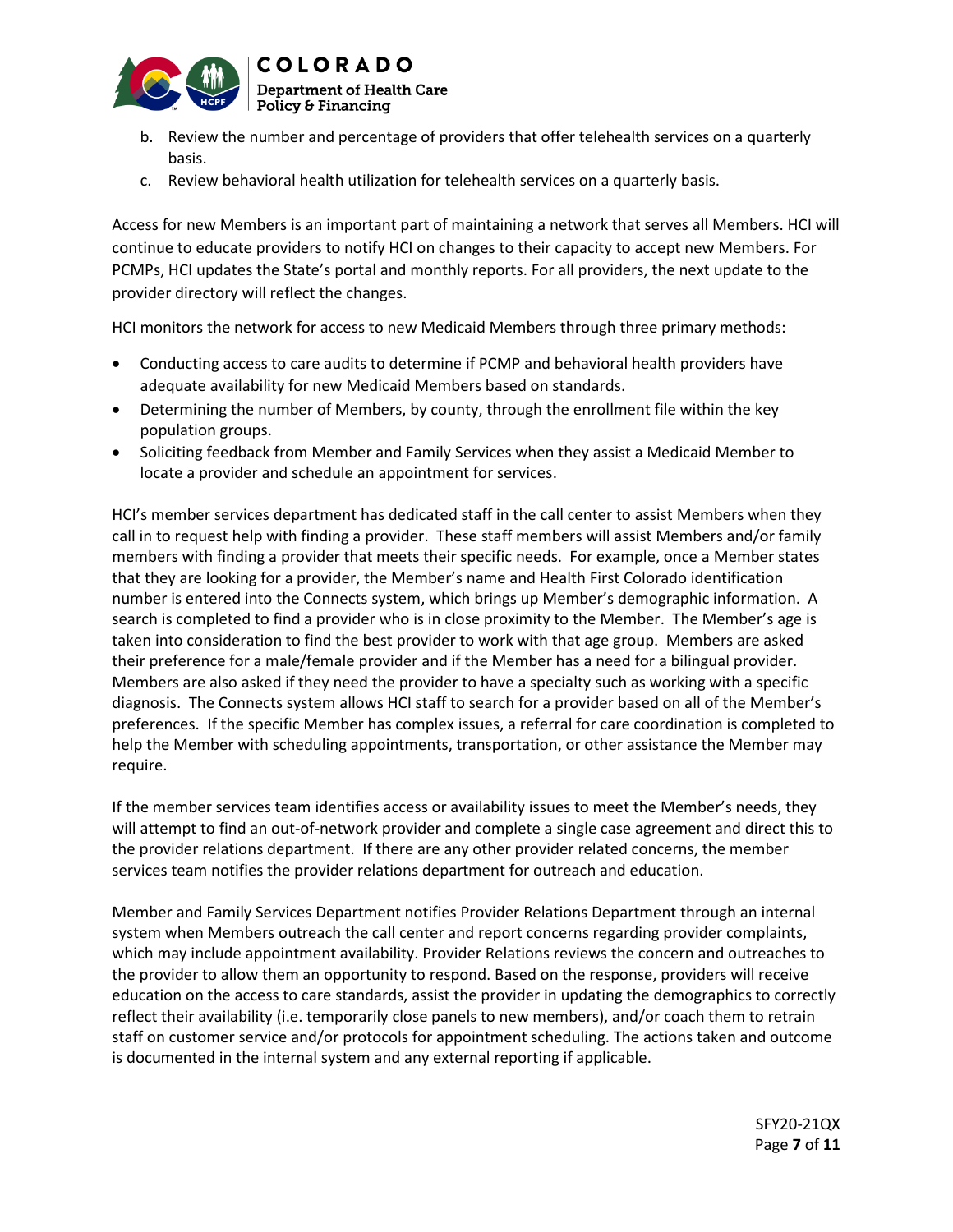

## *Accessible Facilities*

HCI monitors if there are sufficient providers in the network with the ability for physical access, reasonable accommodations, and accessible equipment for Members with physical or other disabilities. HCI utilizes provider data in Beacon's system to identify provider locations as accessible in the provider directory and to count the number of providers that meet the requirements in the network adequacy analysis.

HCI has trainings available on the RAE 4 website (www.healthcoloradorae.com) to educate providers on how they can directly update their demographic information through the provider portal and Council for Affordable Quality Healthcare (CAQH), which includes reporting physical access and/or accessible equipment information for each of their practice locations. Additionally, HCI integrates data from CAQH to maintain accurate records for network providers in Beacon's system, which in turn, populates the provider directory and network adequacy analysis. Finally, HCI conducts on-going phone outreaches to providers that do not have a CAQH profile to validate the information in the provider directory.

Providers that want to learn more about physical access and/or accessible equipment for practice locations may request HCI staff to assess their facilities for Members with disabilities. There were no requests during the previous fiscal year for these assessments. HCI is evaluating the incentive for providers to request the assessments. In FY2021, HCI will use Provider Support Calls to educate providers on how they can conduct a simple assessment on their own and attest the findings to update the provider directory. This may encourage providers to request an on-site assessment or more information on how they can improve their accommodations for all Members. HCI will track the number of providers that complete the self-assessment and those that request an on-site assessment. Additionally, HCI will track the percentage of change in providers with accessible facilities quarter over quarter.

### *After-hours and Weekend Availability*

Providers report after hours and weekend availability through contracting or credentialing documentation and the demographic update process. HCI's plan to engage in activities to improve access with practices for the second year of the contract that did not yield the desired improvements. HCI cross-referenced the provider data with other sources to validate accuracy of extended or weekend availability. This included reviewing the practice website and Medicaid website. This information had limited improvement in the number of providers offering expanded hours of operation. Information was distributed during provider forums to educate and discuss with providers the methods and resources to increase extended or weekend availability in their practices. However, providers did not show interest in increasing capacity. It was challenging to determine which providers might have capacity to expand hours based on the provider type without the ability to review options available to providers and Members. Without this additional information, we could not identify potential after hours and/or weekend capacity, which resulted in a determination to discontinue this strategy.

With the recent expansion of telehealth services, many providers are requesting to continue to utilize telehealth. We are working with providers to understand how they will be able to continue to use telehealth and if offering after hours via telehealth is an option.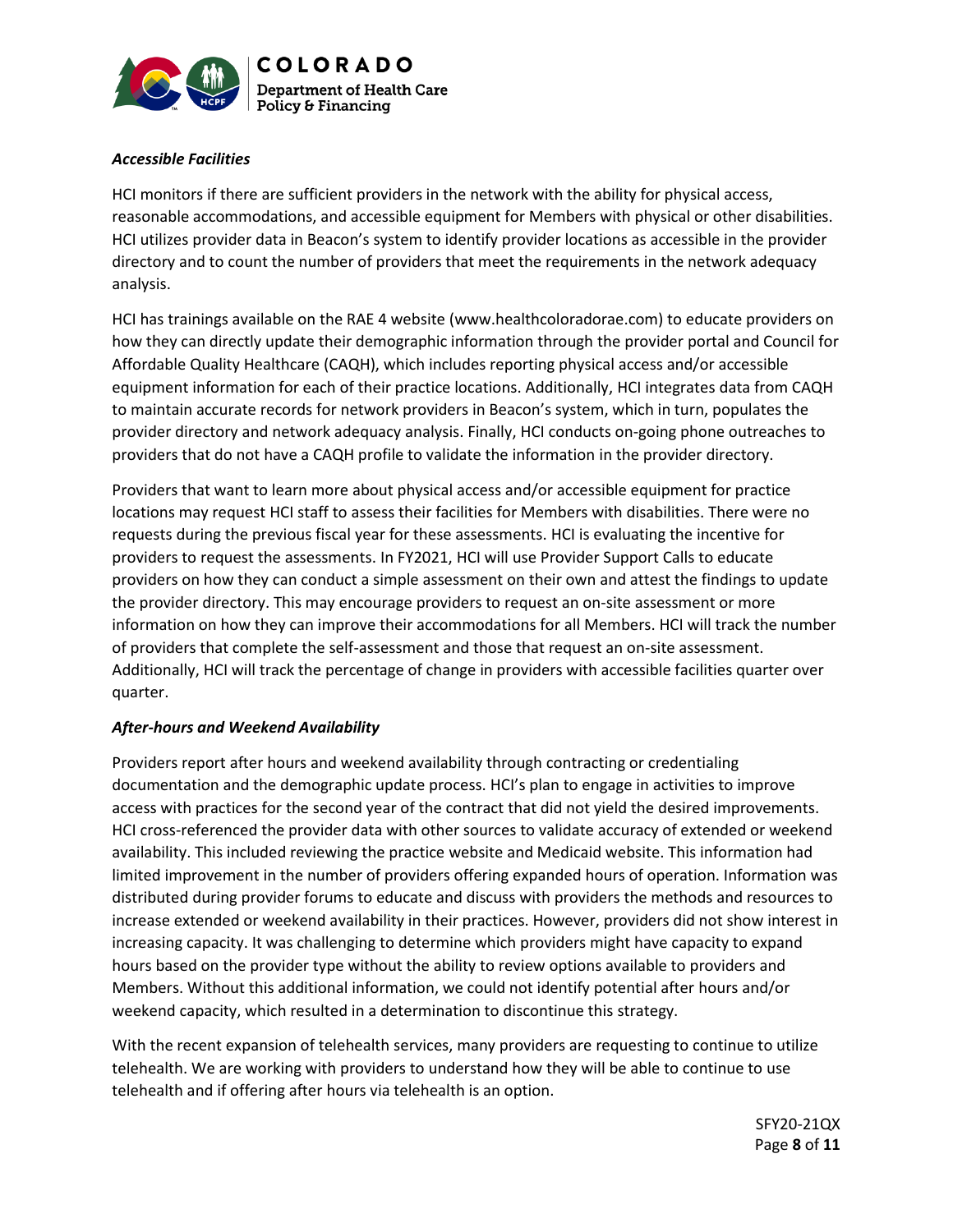

**COLORADO Department of Health Care** Policy & Financing

## *Cultural Expertise*

HCI obtains information of providers with cultural expertise through provider self-reporting. This is determined through language and specialty availability. For behavioral health providers, they report their competencies during their initial credentialing and re-credentialing. PCMPs report cultural competencies during contracting and through the practice assessment. Providers update their information through Beacon's provider portal, which informs the data available to Members through the provider directory.

To improve cultural expertise in the network, HCI will offer Cultural Competency training through Provider Support Calls and recorded trainings on the HCI website. This is an on-going process and continues to be part of practice education through webinars, provider alerts, and on-site trainings. HCI will track the percentage of change in providers with cultural expertise quarter over quarter.

### *Health Neighborhood Partners*

The Health Neighborhood Collaborative is an example of HCI's ongoing community engagement to develop initiatives that our partner agencies identify as gaps in the Health Neighborhood. The Health Neighborhood Collaborative is held quarterly.

Participants include:

- Physical and behavioral health providers
- Hospitals and LTSS providers
- Public health, home health, and hospice providers
- DentaQuest
- Community Centered Boards (CCBs)
- Single Entry Points (SEPs)
- Area Agency on Aging, participating Interagency Oversight (IOG), and Collaborative Management Program (CMP) programs
- Special Supplemental Nutrition Program for Women, Infants, and Children (WIC)
- Nurse Family Partnership, Community Centered Board, Department of Human Services (DHS), Homeless Shelters
- Additional local community agencies that assist with transportation, food, housing, energy assistance, etc.

The purpose and focus of the Collaborative is to work together to identify barriers, gaps, and propose initiatives to address those barriers in the system of care by aligning activities to strengthen the relationships of its participants and inform the health care system. The Collaborative develops communication channels to share and exchange information with community agencies and providers for collaboration and engagement in initiatives that assist local communities to optimize Member health and wellbeing. It further provides a shared working space for community partners and HCI.

Additionally, HCI ensures our network of providers are meeting the needs of our Member population through the Population Management Strategic Plan, which incorporates both Member and provider engagement strategies to improve the overall health and wellness of our membership. The Population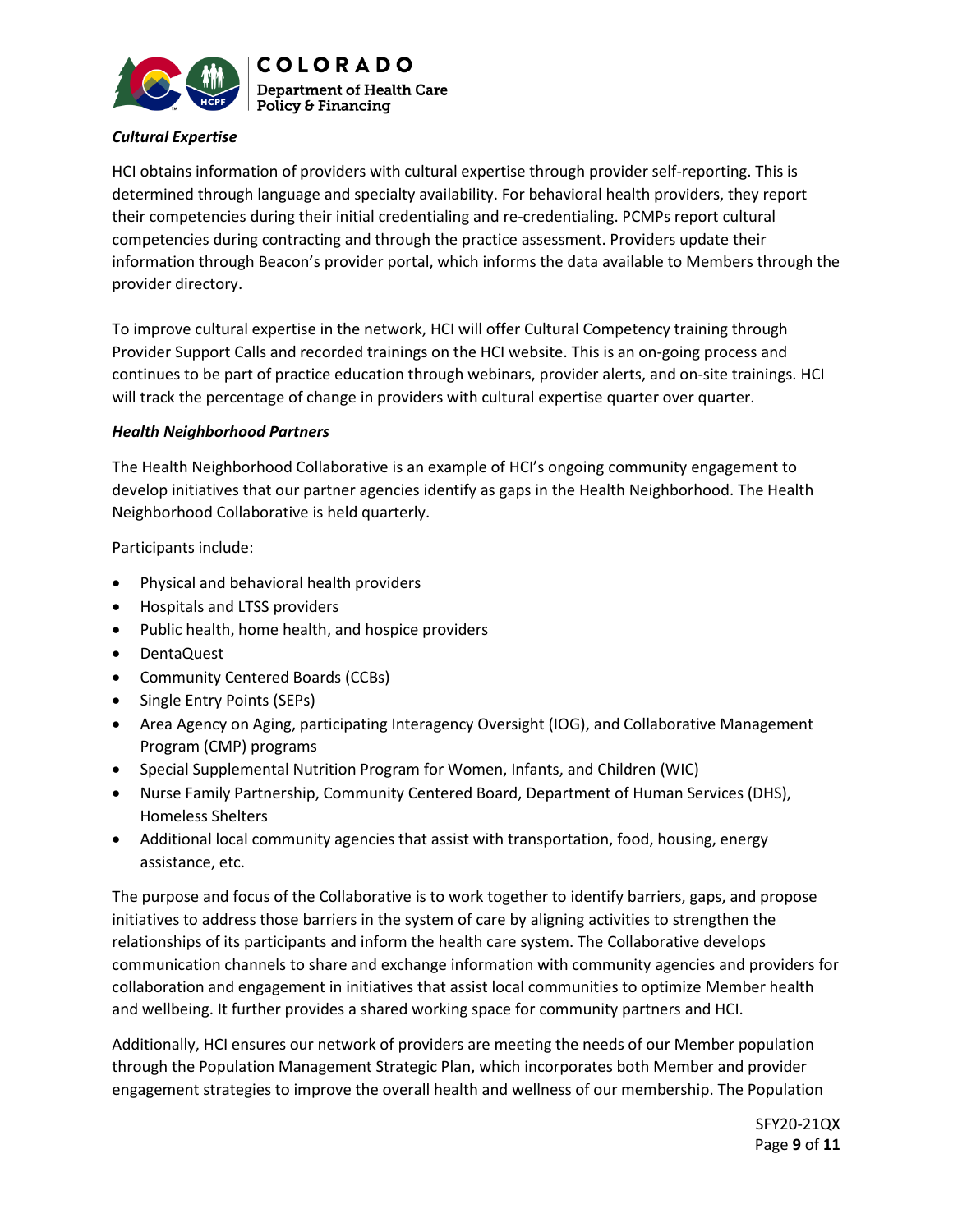

Management Strategic Plan has milestones outlined for Complex, Condition Management, and Prevention Wellness groups within our membership, as well as the Health Neighborhood.

### *Behavioral Health Providers Accepting Certifications*

Since certifications are a legal process that compels a person to receive involuntary treatment, requires that the treating facility accept the certification and agree to provide the court with information regarding the person's progress, many facilities are reluctant to take on this responsibility. Accepting facilities need to have a system of care and resources to care for this population appropriately. Facilities are reluctant to accept such Members because they perceive it increases their potential liability, particularly if the individual commits an illegal act. HCI surveyed all CMHCs to confirm acceptance of certifications and will continue to monitor changes in these providers through annual surveys. The information resulted in identifying seven CMHCs that accept mental health certifications, including two that are within the region. Additionally, Solvista Health is preparing to start accepting certifications in the fall of 2020. Here is the list of CMHCs currently accepting certifications:

- Southeast Behavioral Health (within the region)
- Health Solutions (within the region)
- North Range Behavioral Health
- Mental Health Partners
- The Center for Mental Health
- Mind Springs Health
- AspenPointe Health Services

### *Data Management*

Data management of the provider network is key to accurately report the network, assess the capacity, and gaps of the network. For that reason, HCI has a plan to validate, maintain, and update provider data, as well as reporting logic to describe the number and type of providers in the HCI network based on HCPF specifications.

HCI outreaches to network PCMPs to submit data of their practice sites and staff providers that have joined or left their practice on a periodic basis, but not less than quarterly. Although this process and frequency has been in place since the start of the RAE, PCMPs are inconsistent in their timelines and accuracy of their reports. This led to delayed notification on material changes to the network with practice closures and a practice changing its Medicaid ID. As a result, HCI is adding language to the PCMP contract for FY2021 language that clarifies the requirement and timeline to report (30 days from the date a practice identified the changes). Information of the requirement will be incorporated into Provider Support Calls and individual provider outreach to increase awareness on the requirement and monitor compliance.

HCI continues education and outreach to facilities (entities), FQHCs, and CMHCs to submit data of the staff providers that have joined and left their facilities on a monthly basis. Receiving the facility data on an increased frequency allows for increase auditing of their staff providers for future reports. A large percentage of the behavioral health services rendered to HCI Members are provided through HCI's partner CMHCs, *Southeast Health Group, Solvista Health, Health Solutions, and San Luis Behavioral*